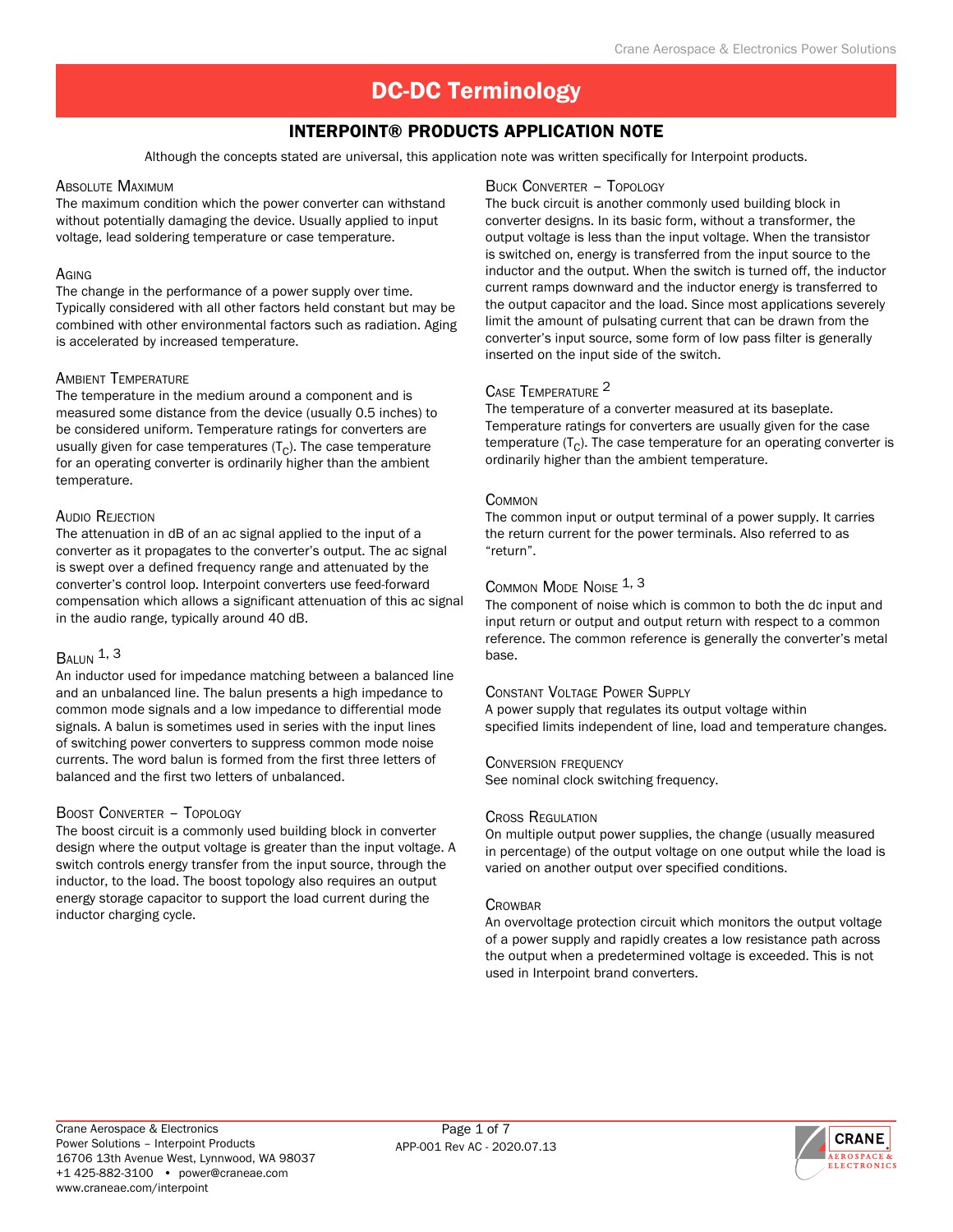# Interpoint® Products Application Note

# DC-DC Converter

An electric circuit that changes its dc input voltage to a different dc output voltage which is then used to power a load. Usually the output is highly regulated within specified limits, while the input is free to vary. A dc-dc converter can have several outputs which may, or may not, be isolated from the input voltage.

# Derating with Case Temperature 2

The specified reduction in output power/current as a function of case temperature above the maximum full load rated case temperature.

# Dielectric Breakdown Voltage

The minimum ac or dc voltage which, when applied across an isolation barrier of a power converter, can breech the isolation barrier and cause a direct short circuit. Input to output and input/ output to case are examples of isolation barriers. Exceeding a converter's dielectric breakdown voltage can permanently degrade performance and can be a safety issue.

# DIFFERENTIAL MODE NOISE 1, 3

The component of noise measured from the dc output or input to its respective return. Also known as normal mode noise.

#### DRIFT

The change in output voltage over a period of time with all other operating parameters held constant.

# DUTY CYCLE

The percentage of time the converter's main power switch stays on during a switching cycle. This would be the on-time of the power switch divided by one period of the clock cycle. This determines the volt-seconds that are applied across the main power transformer which determines the converter's output voltage. The term duty cycle is usually used in reference to the converter's PWM output which drives the switching power MOSFET.

# Dynamic Load Regulation

The transient change of output voltage in response to a transient change in load current. Also known as "step load transient response".

# EFFICIENCY<sup>2</sup>

The ratio of output power to input power, expressed as a percentage.

# EMI (ELECTROMAGNETIC INTERFERENCE)  $<sup>1</sup>$ </sup>

Conducted or radiated noise which is emitted from switching electronic circuits.

#### **EPOXY POTTING**

An inexpensive method of packaging which consists of coating the substrate with a conformal coating and then submerging it in a potting cup filled with epoxy. Epoxy-potted modules have excellent thermal capacity characteristics but are not as resistant to moisture or as tolerant of temperature cycles as other types of packaging.

# **ESR (EQUIVALENT SERIES RESISTANCE)**

The amount of resistance, in series with an ideal capacitor, required to exactly model a real capacitor. Capacitor ESR can vary significantly with temperature and frequency. ESR can also refer to the winding resistance of a coil used in an inductor.

#### FARADAY SHIFLD

An electrostatic shield between the input and output windings of a transformer. The shield reduces capacitive currents and output common mode noise by shorting capacitive currents to a fixed reference, usually the primary.

#### Fault Mode Input Current

The input current of a dc-dc converter with the output terminals shorted.

# Flyback Converter – Topology

In the basic flyback converter when the switch is turned on, the current increases linearly in the transformer primary. When the switch turns off the decreasing flux in the transformer core causes a current to flow in the secondary, transferring energy to the output capacitor and the load. Since the transformer assumes the roles of both an energy storage device and a transformer, only one magnetic component is needed. The flyback may be considered a combination of the Buck and Boost topologies. See Buck and Boost topologies.

# Foldback Current Limiting

A short circuit protection system which decreases the converter's output current as the overload increases, with the output current reaching a minimum at short circuit.

# Forward Converter – Topology

A switching dc-dc converter that uses a transformer to increase or decrease the output voltage and provide isolation for the load. When the switch is turned on energy is transferred to the secondary side. The transformer resets when the switch is turned off. On the secondary side the energy received is rectified and stored in the output capacitor and inductor and provides a steady dc voltage at the load.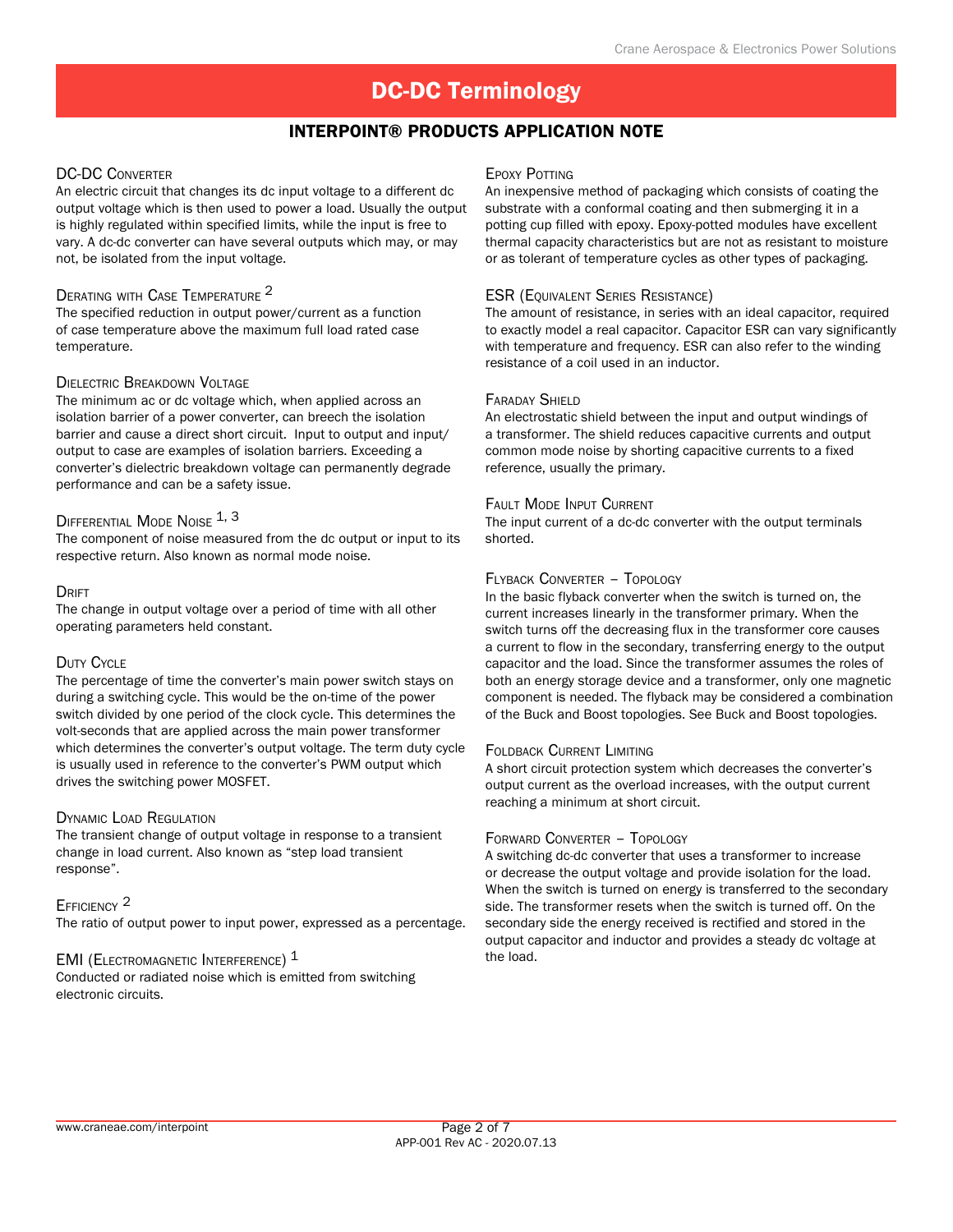# Interpoint® Products Application Note

# GROUND LOOP<sup>1</sup>

An unwanted feedback voltage caused by two or more circuits sharing a common electrical ground or return line.

# **HERMETIC SEAL**

A sealing technique sometimes used for microcircuit packages to provide airtight and moisture resistant components. The highest quality hermetically sealed converters have final soldering or welding performed in a dry nitrogen environment and undergo leak testing. Hermetically sealed packaging increases a converter's reliability and extends its life. It also makes the converter less susceptible to internal arcing at high elevations.

# Hi-Pot Test (High Potential Test)

A test performed by applying a high voltage between isolated test points in order to test the minimum specified isolation resistance of a power supply.

# HOLD-UP TIME

The length of time a power supply will maintain its output voltage within specifications after loss of its input power.

**IDLE CURRENT** See Standby Current.

# INHIBIT (CONVERTER FEATURE)<sup>4</sup>

A feature that allows the end user to turn a converter on or off without cycling the converter's input voltage. This allows converter to be turned on or off without losing the power bus that may be used to power other devices. With the converter inhibited the input current from the converter will be reduced to a very low level. All Interpoint converters have a primary side inhibit and some have both a primary side inhibit and a secondary side inhibit.

# INPUT LINE FILTER <sup>1</sup>

A low pass filter at the input of a switching converter which can attenuate input line noise fed into the converter or line ripple current generated by the switching converter. See also Pi Filter.

# INPUT/OUTPUT CAPACITANCE

The effective barrier capacitance from the input pins to the output pins of a dc-dc converter.

# INPUT RIPPLE CURRENT 1

The magnitude of the ac current generated at the input of a dc-dc converter by the switching operation of the converter, measured in milliamps peak-to-peak or RMS. Input ripple current is usually measured at full load over a specified bandwidth with a specified source impedance. See also PARD.

#### Input Ripple Rejection (Audio Rejection)

The attenuation, in dB, at the output of a converter in response to the injected ac input signal at a particular frequency or as a function of frequency.

#### INPUT TRANSIENTS<sup>4</sup>

Temporary changes in the input voltage to a power converter which may, or may not, fall outside the minimum/ maximum input voltage range of the converter. Those which exceed the maximum may damage the converter.

#### Input Voltage Range

The input voltage range over which a dc-dc converter is guaranteed to operate continuously.

# INRUSH CURRENT<sup>6</sup>

The peak instantaneous currents drawn at the input of a converter. The instantaneous current can be due to the charging of the converter's input filter capacitors when input voltage is applied, and/ or the instantaneous current due to the converter's output voltage rising and powering the load and charging output filter capacitors.

#### Inverter

A dc to ac power converter.

#### Isolation

The electrical separation between the input, output and case of a power supply. Isolation is usually expressed in megohms at a specified voltage.

# Isolation Voltage

The guaranteed maximum ac or dc voltage which can be applied from input to output of a power supply while the supply maintains the specified isolation resistance in megohms. Interpoint converters are specified with a dc voltage only.

# Leakage Current

The ac or dc current flowing from input to output and/or case of an isolated power supply at a specified voltage and frequency.

# Line Regulation

The change in output voltage (expressed in millivolts or percentage of output voltage) as the input voltage is varied over its specified range. Line regulation is usually measured at full load.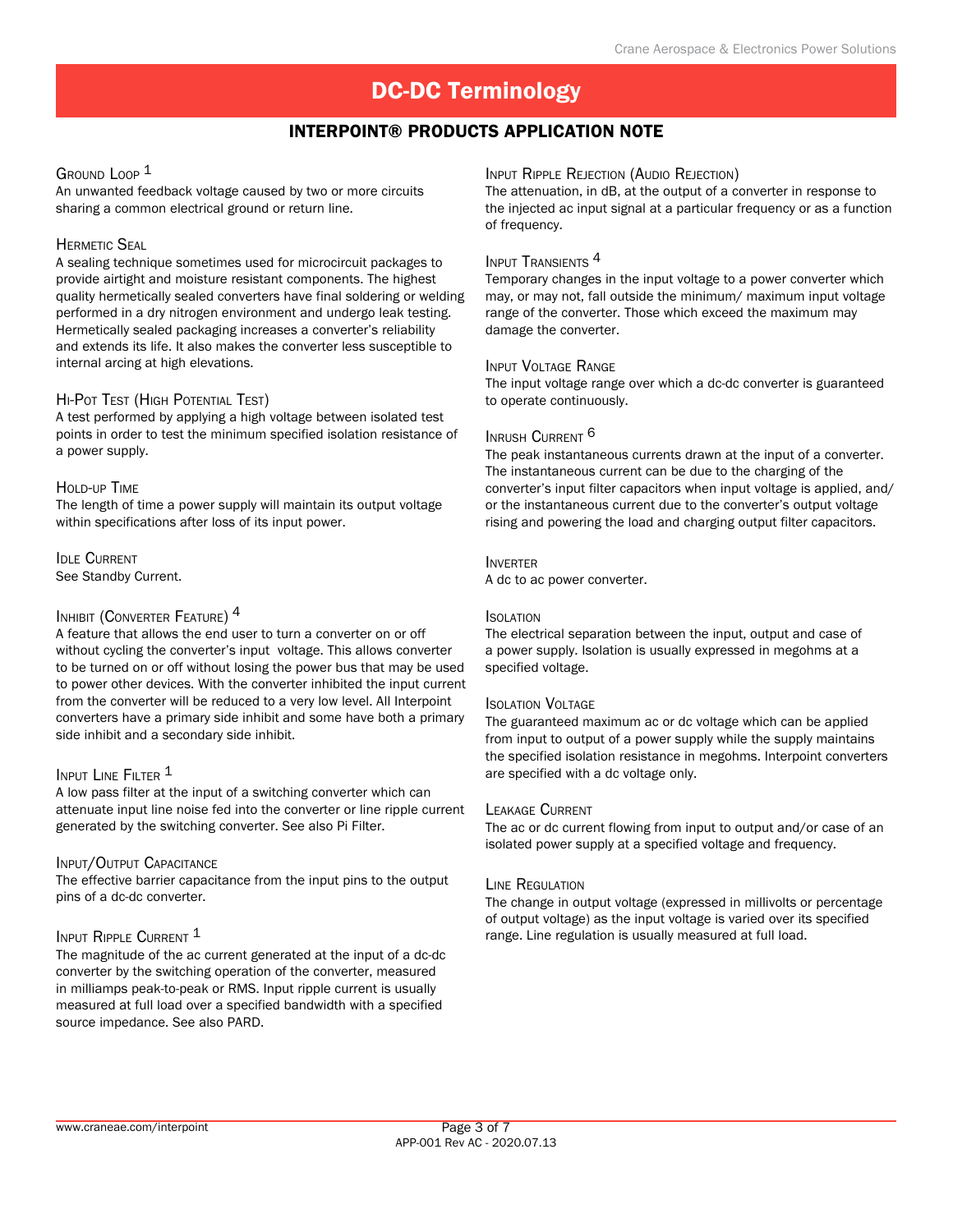# Interpoint® Products Application Note

# Linear Regulator - Topology

A linear regulator is a circuit which reduces an input voltage to a lower regulated voltage without the use of switching. The absence of switching creates a clean output that typically will not need additional filtering. Some linear regulators include a short circuit protection circuit which senses the voltage across a current sampling resistor. When this voltage exceeds a preset level, the circuit reduces the base drive of the transistor and limits the output current. Linear regulators are used in dc-dc converters to regulate output voltages or to provide tight post-regulation. The drawback of using linear regulators is poor efficiency.

# Load Regulation

The change in output voltage (expressed in millivolts or percentage of output voltage) as the load is varied from a specified minimum to full load. Load regulation is usually measured at nominal input voltage.

#### Low Line Dropout Voltage

The low input line voltage at which a converter's output voltage will drop out of regulation.

# **MAGNETIC FEEDBACK**

Magnetic feedback provides a way for the secondary side voltage loop to cross the primary / secondary boundary and provide feedback to the primary side PWM while still maintaining isolation. With magnetic feedback a transformer is used to send the signal from the secondary to the primary and still maintain primary / secondary isolation.

# Maximum Allowable Voltage Between Pins

Maximum safe voltage allowed between one pin referenced to another.

# Maximum Output Current

The maximum steady-state current a converter is guaranteed to supply while continuing to meet its full load electrical specifications.

# MTBF (Mean Time Between Failures)

The failure rate of a power supply, calculated using MIL-HDBK-217 for military or aerospace applications. MTBF calculations (expressed in hours) vary widely depending on assumptions made about the quality of components, assembly, number of interconnects, packaging methods, case temperature and operating environment. Interpoint calculations use MIL-HDBK-217 F, Notice 2.

# Noise (ELECTRICAL) 1, 3

The undesired or unintended high frequency voltage or current appearing at a converter's input or output and caused by the switching of power components internal to the converter during power conversion. Also see Common Mode Noise and Differential Mode Noise.

# NOMINAL CLOCK SWITCHING FREQUENCY<sup>5</sup>

In a switching power converter, the frequency at which the power switch chops the incoming dc voltage. The frequency is chosen to optimize efficiency and transformer size.

#### Optocoupler feedback

This serves the same function as Magnetic feedback but the transformer is replaced with an optocoupler. The opto coupler maintains isolation while allowing a signal to pass from the secondary side voltage loop to primary side PWM.

#### Output Current Limiting

An output protection feature in which the output current is limited to a predetermined maximum value under overload and/or short circuit conditions. This is typically specified as a percentage of the converter's maximum power with the percentage being greater than 100%.

# **OUTPUT POWER**

Output power is the product of output current and output voltage. At maximum output power the converter is guaranteed to be able to deliver power to the load while meeting the datasheet's full load specifications.

# OUTPUT TRIM

This is a function that allows the converter's output voltage to be adjusted. With some converters the voltage can be adjusted up or down. With other converters the voltage may only be able to adjust up. Do not exceed the maximum rated power when trimming the output voltage up. Do not exceed the maximum rated current when trimming the output voltage down. This feature is not available on all converters.

# OUTPUT VOLTAGE

The nominal dc voltage at the output terminals of a dc-dc converter.

Output Voltage Adjustment See Output Trim.

# OUTPUT VOLTAGE RIPPLE<sup>3</sup>

The magnitude of the ac voltage on the output of a converter, measured in millivolts peak-to-peak or millivolts RMS over a specified bandwidth. Usually measured at full load. Output ripple is usually defined and measured at the fundamental switching frequency of the converter as ac variations that result from power transfer during switching. See PARD and Noise.

Output Voltage Tolerance (Total Error Voltage) The maximum deviation, in percentage of nominal, of the output voltage under all specified minimum or maximum conditions.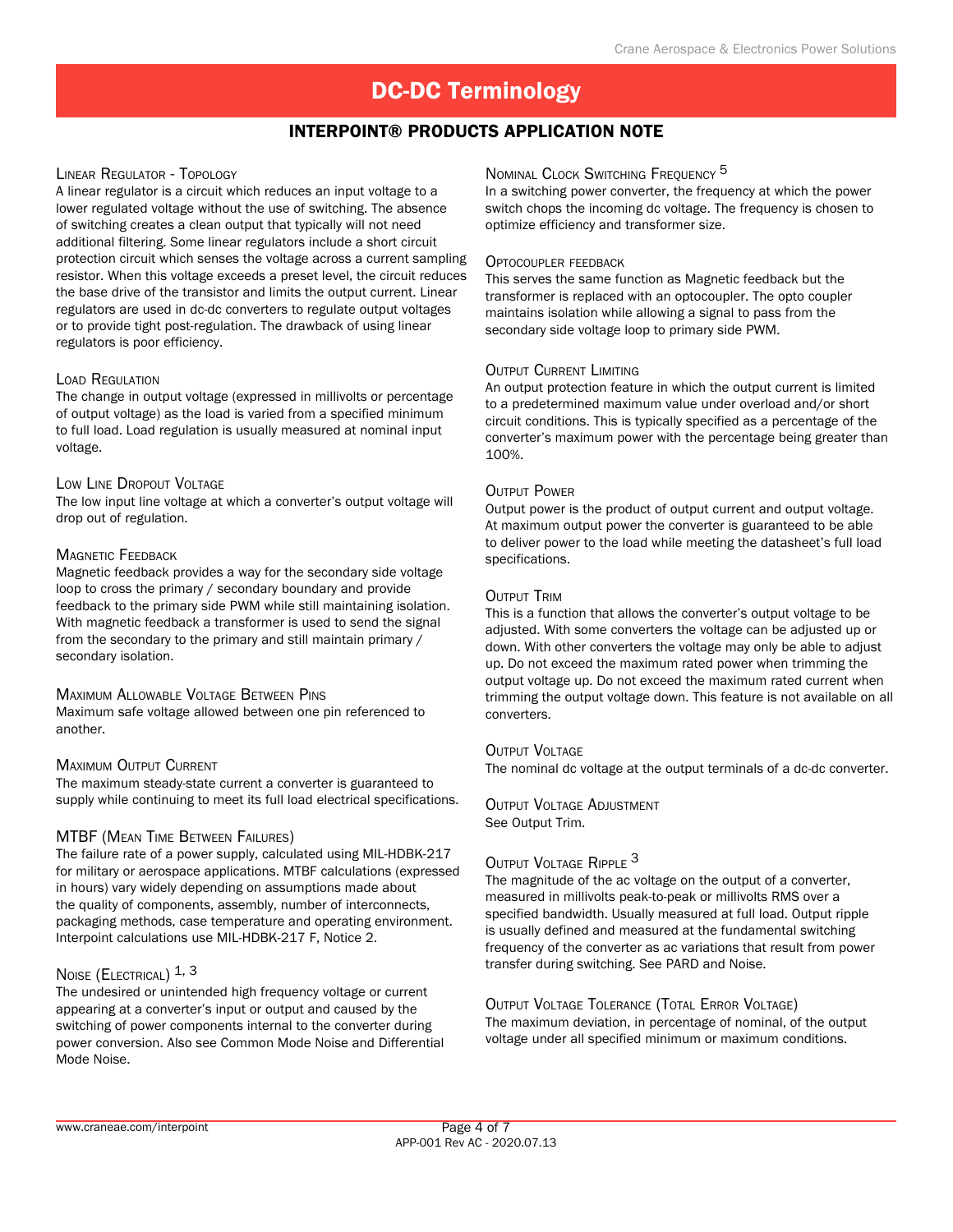# Interpoint® Products Application Note

#### OVERLOAD PROTECTION

An output protection feature which limits the output current of a power supply under overload conditions so that the power supply will not be damaged. See Short Circuit Protection.

#### OVERSHOOT/UNDERSHOOT

The peak deviations above or below some steady state value. Overshoot/undershoot can occur during turn-on and turn-off of the converter or when there are perturbations on the line or load. See also Settling Time.

#### OVERVOLTAGE PROTECTION

This typically references input voltage to a converter or output voltage of a converter. For input overvoltage protection, in order to protect the converter when a specified input voltage has been reached, the converter typically stops switching. For output overvoltage protection, in order to protect the converter and load when a specified output voltage has been reached, the converter typically stops switching. Interpoint converters typically do not have output overvoltage protection and often do not have input overvoltage protection.

#### PERIODIC AND RANDOM DEVIATIONS (PARD)

The sum of all ripple and noise components measured over a specified bandwidth.

# PI FILTER<sup>1</sup>

A filter consisting of two parallel capacitors (line to line) and a connecting series inductance which is used at the input of a switching power supply to reduce ripple current, or at the output to reduce ripple voltage.

#### POINT OF LOAD (POL)

A non-isolated dc-dc converter with high-efficiency. Designed to be placed close to the load to reduce output voltage drops and optimize transient performance.

#### POST-REGULATION

Use of a linear regulator on the output of a switching power supply to improve output voltage regulation and to reduce ripple voltage.

# POWER DISSIPATION 2

The total of all internal power losses defined as the difference between input power and output power.  $P_D = (P_{in} - P_{out})$ . Power dissipation is what creates the heat within a converter.

# POWER FOLDBACK

A power supply feature in which the input and output power are reduced under overload conditions.

#### Pre-Regulation

The regulation at the input side of a power supply, usually by a type of switching regulator or a linear regulator.

# Pulse Width Modulation (PWM)

This is the method a converter's PWM uses to regulate the converter's output voltage during changes in input line voltage or load. With pulse width modulation, the PWM duty cycle is varied to compensate for changes in input line voltage and load in order to maintain regulation of a converter's output voltage. A much less common method would be for the PWM to vary the converter's frequency in order to regulate the converter's output voltage.

#### Push-Pull Converter – Topology

This topology is similar to a forward converter. The primary transformer is driven by a pair of transistors in a symmetrical circuit. These are switched on and off, alternately. Current is drawn from the line during both halves of the switching cycle. The secondary side receives power during both the "push" and the "pull" stages. It is full wave rectified before passing through the output inductor and capacitor to provide a steady dc voltage to the output load. Push-pull converters have lower input ripple current and are more efficient in higher power applications.

#### Radiation tolerance

The ability of a converter to meet its "post radiation specifications" after a specified radiation exposure. The accumulated exposure (total ionizing dose or TID) of radiation over time can cause degradation of some of the converter's operating specifications but the converter should still meet its post radiation specifications if it has radiation guarantees. Since radiation occurs in a space environment, typically only space grade converters come with radiation guarantees. During a Single Event Effect (SEE) exposure, within the data sheet's specifications, the SEE may temporarily cause a transient of the converter's output voltage. The transient voltage may temporarily cause the converter's output voltage to be out of specification, but after the SEE the converter's output should return to regulation.

#### Reference Voltage

A stable voltage, generally supplied by a voltage reference IC, which is used for comparison to control a regulated output voltage. A typical application would be a stable voltage (reference voltage) required at the positive input of the voltage error amplifier in the feedback circuitry.

#### Regulated/Unregulated

A power converter's output voltage is said to be regulated if its value is constant within specified limits, regardless of input voltage and load variations. An unregulated output voltage varies in relation to changes in input voltage and load.

#### Remote Sensing

A method of regulating a converter's output voltage at the load by using sensing leads to compensate for voltage drops in traces to the load.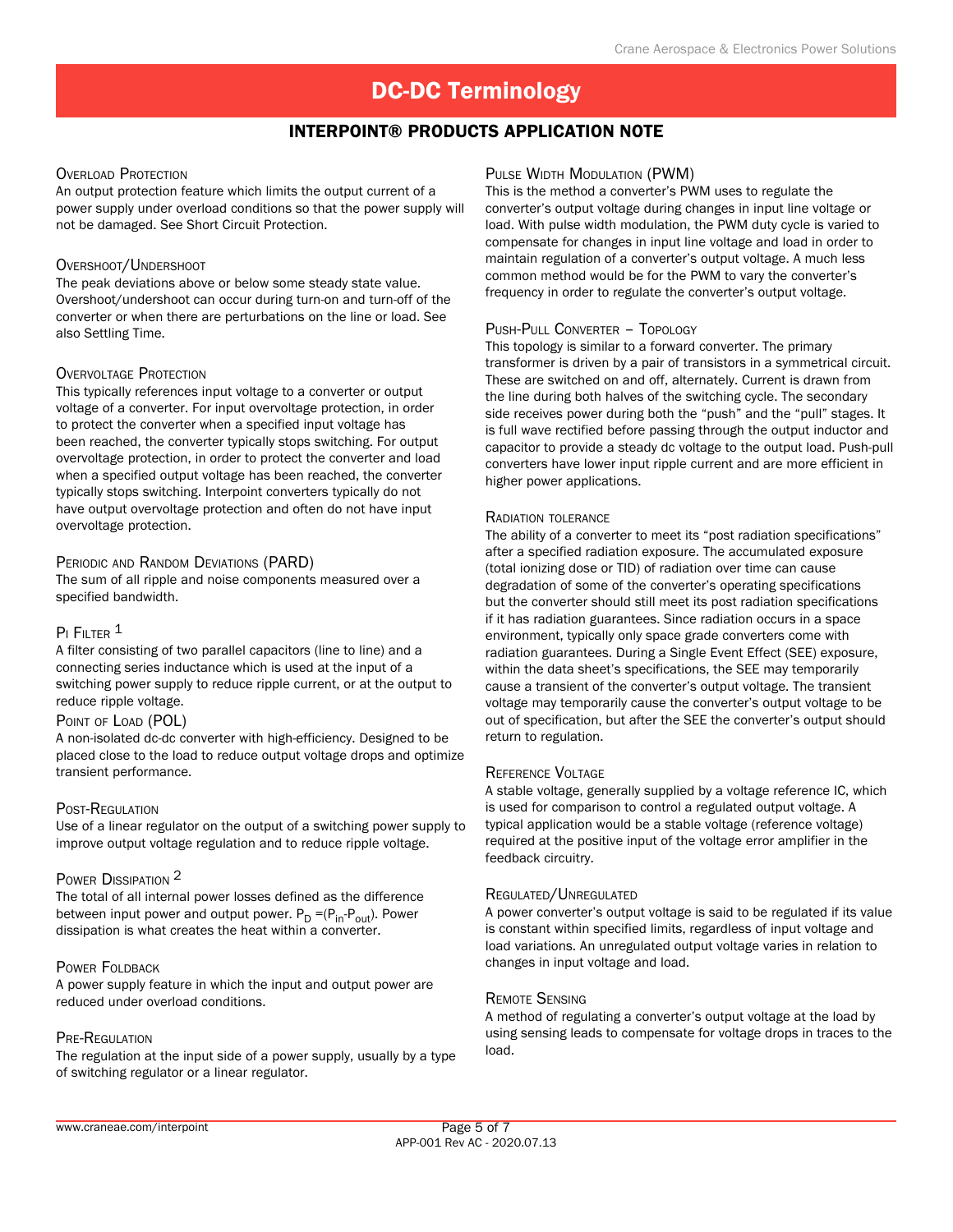# Interpoint® Products Application Note

# **RESOLUTION**

For an adjustable power supply, the smallest change in output voltage which can be realized by the adjustment.

#### **RETURN**

The common input or common output terminal of a power supply. It carries the return current for the terminals. Often referred to as "common."

# REVERSE VOLTAGE PROTECTION

A feature which protects a power supply against damage from a reverse polarity voltage applied at the input or output terminals. Interpoint converters typically do not have reverse voltage protection.

#### RIPPLE AND NOISE 1, 3

Ripple is the direct result of power transfer/conditioning from the switching action of the power converter. It is the steady state ac variation at the switching frequency. Noise is a consequence of the periodic switching or fluctuations from internal–usually parasitic– element responses to internal or external stimuli. Noise is usually high-frequency and may be periodic or random. See also Input Ripple, PARD and Output Ripple.

#### **SETTLING TIME**

The time required for a converter's output to return to within its specified regulation range following a step change in line or load. See Overshoot/Undershoot.

# SHORT-CIRCUIT PROTECTION

A feature which, in order to prevent damage to the power supply, limits the output current of a power supply when the output power pins are shorted together.

#### **SHUNT REGULATION**

A method of regulation in which the control device is in parallel with the load. This is primarily for low power circuitry. A Zener diode is an example of a shunt regulator.

# **SOFT START**

A feature which limits the start-up current of a switching power supply and causes the output voltage to rise gradually to its regulated value.

# Solder Sealing (Seam Sealing)

A method of attaching a metal cover to a metal package base which uses a low temperature alloy to fuse the cover-to-base interface. Hermetically sealed converters are often solder sealed in a dry nitrogen atmosphere.

# Source Impedance (Input Impedance)  $^{\rm 1}$

The impedance seen by a dc-dc converter at its input terminals when looking back to the dc source.

#### **SPLIT BOBBIN WINDING**

A method of winding a magnetic in which the windings are wound side by side on a bobbin with a barrier between the two windings. This is typically done to create leakage inductance (DM inductance) in a CM choke. See Common Mode (CM) Noise and Differential Mode (DM) Noise.

#### STANDBY CURRENT

The no-load or shutdown input current of a power supply.

#### Start-up Delay (Start-up Time)

The maximum time required for the output voltage of a power supply to reach a specified percentage of its final, steady-state value, following a release from inhibit condition.

#### START-UP OVERSHOOT

The amount by which the converter's output voltage exceeds its nominal steady state value during the application of an input voltage or on release from inhibit.

#### Step Line Response

The change in output voltage in response to a fast change of input voltage. The change of input voltage is typically from the lowest steady state operating value to the maximum steady state operating value within a specified time.

#### Step Load Response

See Dynamic Load Regulation.

# SWITCHING REGULATOR

A circuit which chops and rectifies a dc input voltage then uses a feedback control loop to regulate the output voltage of a power supply. The feedback loop controls the pulse width of the switching action and, with some topologies, the frequency.

# SYNCHRONIZATION<sup>5</sup>

A feature which allows the power supply's internal switching frequency to be synchronized with an external clock within specified limits.

#### SYNCHRONOUS RECTIFICATION

A mechanism of output rectification in which two MOSFET switches, operating 180 degrees out of phase, replace the traditional output rectification diodes. In the case of a forward converter, one FET acts as a rectifier diode while the other FET acts as the catch diode (also known as the flywheel diode). The purpose of synchronous rectification is to reduce power losses and increase efficiency.

#### Temperature Coefficient (of Voltage)

The maximum percent change in nominal output voltage per degree centigrade change in case temperature over a specified temperature range.